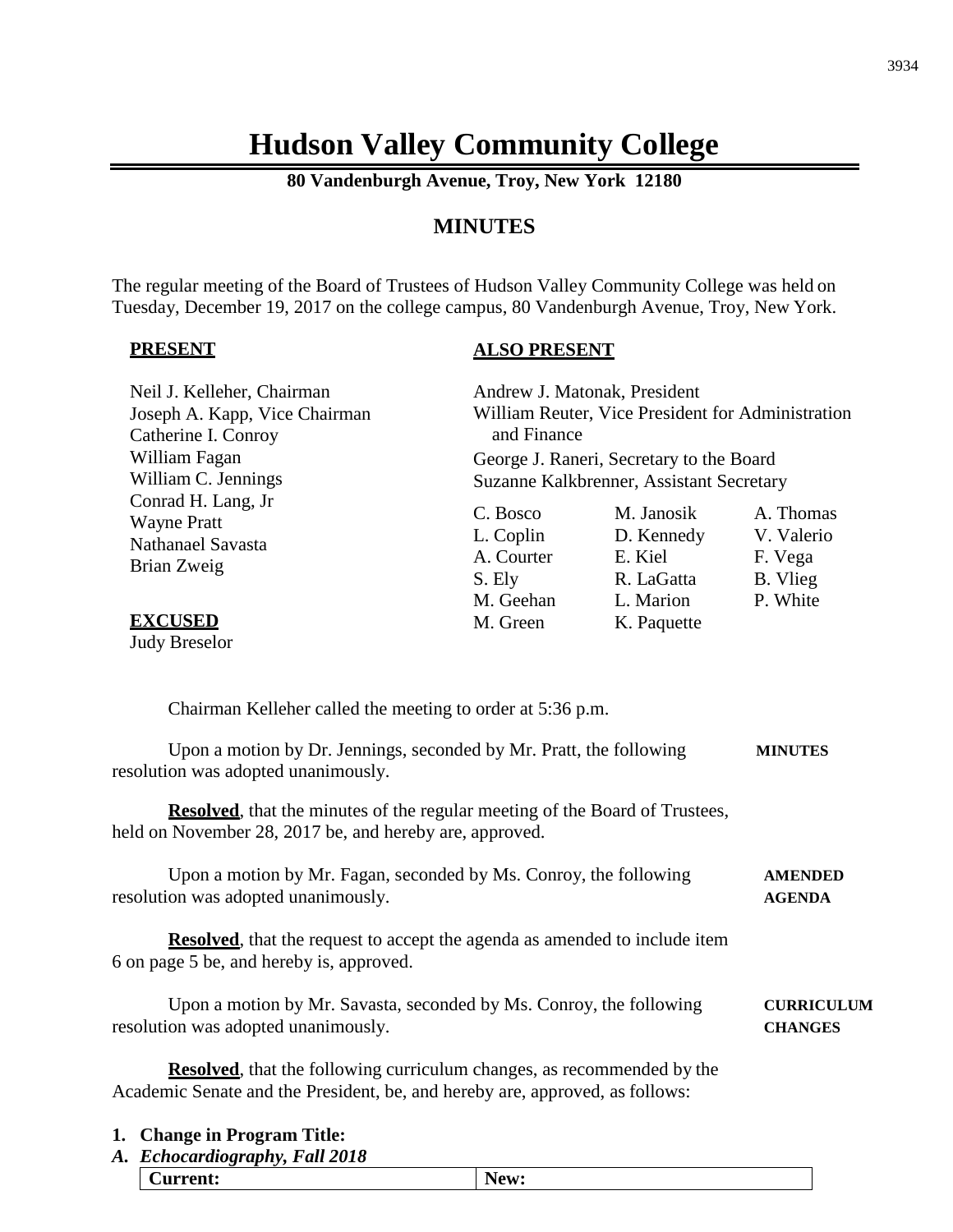| Echocardiography                                                                        | Diagnostic Cardiac Sonography |  |
|-----------------------------------------------------------------------------------------|-------------------------------|--|
| The change in name will better describe the professional title of the degree earned and |                               |  |
| give potential applicants a better understanding of what the program entails. This will |                               |  |
| keep in line with the profession title used by the accrediting body, the Joint Review   |                               |  |
| Committee on Education in Diagnostic Medical Sonography (JRC-DMS).                      |                               |  |

## **2. Change in Degree Requirements:**

## *A. Criminal Justice A.A.S. Degree; Fall 2018*

Changing the course requirements will improve transferability.

| <b>Current:</b>                        | New:                                  |
|----------------------------------------|---------------------------------------|
| CRJS 280 is a major requirement within | Remove CRJS 280 and replace with CRJS |
| the Criminal Justice A.A.S. program.   | 110, Introduction to Criminal Law     |
| <b>Current:</b>                        | New:                                  |
| CRJS 281 is a major requirement within | Replace CRJS 281 with a LAS Elective. |
| the Criminal Justice A.A.S. program.   |                                       |
| <b>Current:</b>                        | New:                                  |
| <b>Science Elective</b>                | Adding the option of Science OR LAS   |
|                                        | elective.                             |

## *B. Digital Media A. S. Degree; Fall 2018*

Changing the course requirements will improve transferability.

| <b>Current:</b>                               | New:                                          |
|-----------------------------------------------|-----------------------------------------------|
| Matriculated students are required to take    | Change the major requirements to HIST         |
| HIST 100, Western Civilization I and          | 100, Western Civilization I OR HIST 101,      |
| HIST 101, Western Civilization II.            | Western Civilization II.                      |
| <b>Current:</b>                               | New:                                          |
| Currently there is no restrictive elective of | Restricted elective - 3 credits Courses       |
| this type.                                    | must be designated as both "SUNY"             |
|                                               | General Education" and                        |
|                                               | "HVCC Liberal Arts and Sciences"              |
|                                               | courses. In addition, one of the following    |
|                                               | <b>SUNY</b> General Education categories must |
|                                               | be satisfied: FL, AH or OC.                   |

## **3. Deactivation:**

## *A. Criminal Investigation A.A.S. Degree; Fall 2018*

The department seeks to discontinue the program due to low enrollment and poor transferability. This degree was proposed a number of years ago for students interested in the investigation area but unable to meet the requirements for Forensic Science. Admissions is no longer accepting students but will recommend Criminal Justice.

## *B. Invasive Cardiovascular Technology A.A.S. Degree; Fall 2018*

The department seeks to deactivate the program due to changes in the scope of practice for this field, resulting in the inability to place students in rotations. Admissions is no longer admitting students for the fall. No discontinuance is requested at this time because of possible changes in legislation being proposed that might impact this area and result in this becoming a viable program again. At this point it is too costly to run for the number of enrollments we are getting, but that could change in the next couple of years and we would like the option to reactivate. If we don't see movement in the legislation in that time period we will discontinue.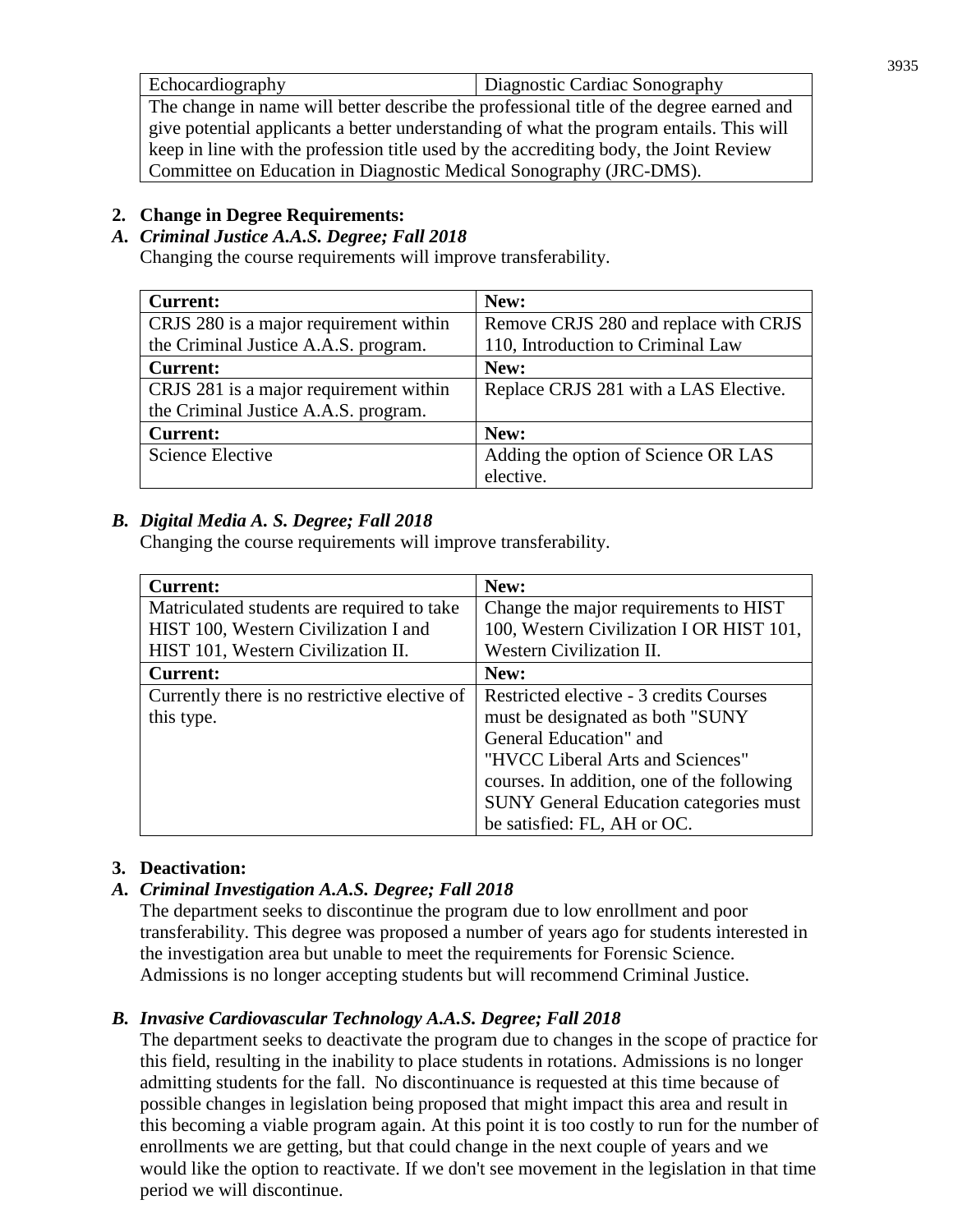#### *A. Photovoltaic Installation Certificate; Fall 2018*

The department seeks to deactivate and discontinue the certificate due to the lack of students enrolled. Some of the courses are offered for other programs but no one is working toward the certificate.

Upon a motion by Mr. Pratt, seconded by Mr. Lang, the following **FACULTY STUDENT** resolution was adopted unanimously. **ASSOCIATION—**

**Resolved,** that the request for approval of an increase to the Records and **RECORDS AND** Activities Fee per semester, from \$150 for full-time students and \$12.50 per credit **ACTIVITY FEE** for part-time students, to \$165.00 for full-time students and \$13.76 per credit for part-time students, effective for the 2018-2019 academic year, as approved by the Student Senate on November 27, 2017 and the Faculty Student Association Board of Directors on December 11, 2017, be and hereby is, approved. The fee increase per semester, totaling \$15.00 for full-time students and \$1.26 per credit hour, shall include the following:

| <b>Department</b>         | Current (FT/PT)  | <b>Increase</b> | New fee (FT/PT)  |
|---------------------------|------------------|-----------------|------------------|
| <b>Athletics</b>          | \$67.00/\$5.57   | \$8.00/\$.67    | \$75.00/\$6.24   |
| <b>Cultural Affairs</b>   | \$10.00/\$.82    | $$2.00/\$.17$   | \$12.00/\$.99    |
| <b>Student Activities</b> | \$55.00/\$4.58   | $$5.00/\$.42$   | \$60.00/\$5.00   |
| Graduation                | $$5.00/\$.42$    | n/a             | \$5.00/\$.42     |
| Transcript                | \$13.00/\$1.11   | n/a             | \$13.00/\$1.11   |
| <b>Total Records and</b>  |                  |                 |                  |
| <b>Activities Fee</b>     | \$150.00/\$12.50 | \$15.00/\$1.26  | \$165.00/\$13.76 |

Upon a motion by Dr. Kapp, seconded by Dr. Jennings, the following **2016-2017** resolution was adopted unanimously. **STATE OF THE**

**Resolved,** that the request for approval of the State of the College Report, 2016-2017, be, and hereby is, approved.

Upon a motion by Ms. Conroy, seconded by Mr. Fagan, the following **CAMS PROJECT** resolution was adopted unanimously. **LEAD AGENCY**

**Resolved,** that the request to authorize the College to act as lead agency in the environmental review of the proposed construction of the Gene Haas Center for Advanced Manufacturing Skills, be, and hereby is, approved. The resolution shall read as follows:

#### **RESOLUTION AUTHORIZING THE COLLEGE TO ACT AS LEAD AGENCY IN THE ENVIRONMENTAL REVIEW OF THE PROPOSED CONSTRUCTION OF THE GENE HAAS CENTER FOR ADVANCED MANUFACTURING SKILLS**

**COLLEGE REPORT**

**INCREASE TO**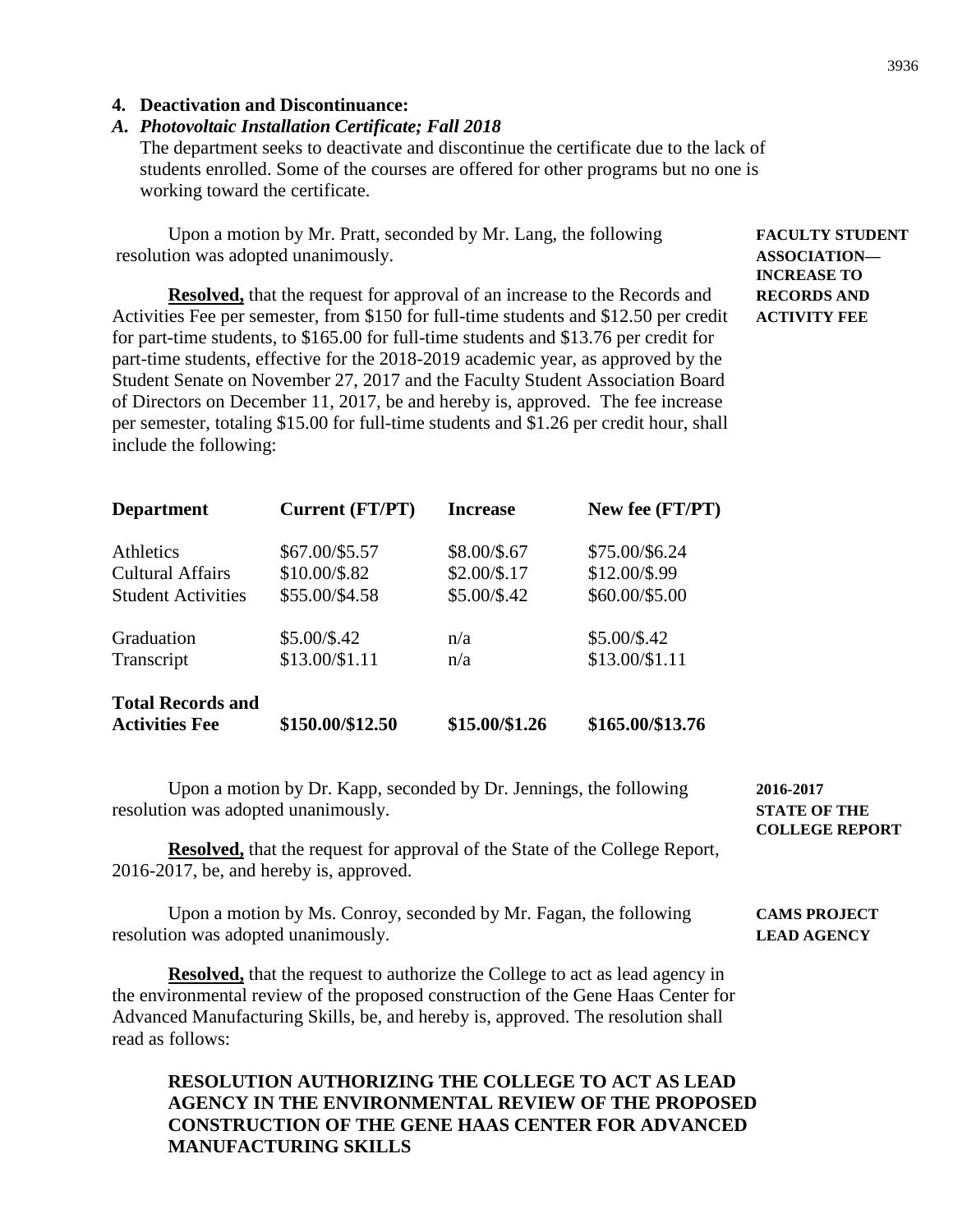**WHEREAS**, the College is proposing to construct the Gene Haas Center for Advanced Manufacturing Skills ("CAMS Project") on its main campus; and

**WHEREAS**, this project is subject to an environmental review pursuant to the State Environmental Review and Quality Act ("SEQRA"); and

**WHEREAS,** the College has proposed to act as "Lead Agency" during the coordinated environmental review of the proposed Project;

### **NOW, THEREFORE, BE IT RESOLVED BY THE MEMBERS OF THE BOARD OF TRUSTEES OF HUDSON VALLEY COMMUNITY COLLEGE AS FOLLOWS:**

**RESOLVED**, that Hudson Valley Community College is authorized to seek "Lead Agency" status as it relates to the coordinated review of the environmental impacts of the proposed construction of the CAMS Project; and be it further

**RESOLVED**, that counsel for the College is hereby directed to take whatever measures necessary to coordinate the environmental review for this project with Involved Agencies pursuant to the requirements of SEQRA.

|    | <b>INFORMATION ITEMS</b>                                                 | <b>INFORMATION</b> |
|----|--------------------------------------------------------------------------|--------------------|
|    | The following information items were noted:                              | <b>ITEMS</b>       |
|    | A. FULL-TIME FACULTY                                                     |                    |
|    | 1. School of Health Sciences                                             |                    |
|    | Karen Dujack, Educational Specialist,                                    |                    |
|    | Dental Hygiene,                                                          |                    |
|    | f/t appt., eff. $12/1/17$ or thereafter                                  | \$48,981/yr        |
|    | <b>B. FULL-TIME NON-TEACHING PROFESSIONAL</b>                            |                    |
|    | 1. Technology, Institutional Assessment and Planning                     |                    |
|    | Frank Montanaro, Senior Microcomputer Technician,                        |                    |
|    | <b>Information Technology Services,</b>                                  |                    |
|    | f/t appt., eff. $12/11/17$                                               | \$42,500/yr        |
|    | <b>C. PART-TIME NON-TEACHING PROFESSIONALS</b>                           |                    |
| 1. | <b>Enrollment Management and Student Development</b>                     |                    |
|    | Cori Ellis, Technical Assistant,                                         |                    |
|    | Center for Access and Assistive Technology,                              |                    |
|    | $p/t$ appt., eff. $12/1/17$                                              | \$15.00/hr         |
|    | Ruth Zuhlke, Technical Assistant,                                        |                    |
|    | Center for Access and Assistive Technology,                              |                    |
|    | $p/t$ appt., eff. $12/1/17$                                              | \$15.00/hr         |
|    | <b>D. RETIREMENTS</b>                                                    |                    |
|    | 1. Marian Barasch, Professor, Biology, Chemistry & Physics, eff. 1/15/18 |                    |

- 2. George Hastings, Custodial Worker, Physical Plant, eff. 12/28/17
- 3. Susan J. Smith, Program Assistant, Center for Careers and Transfer, eff. 1/12/18